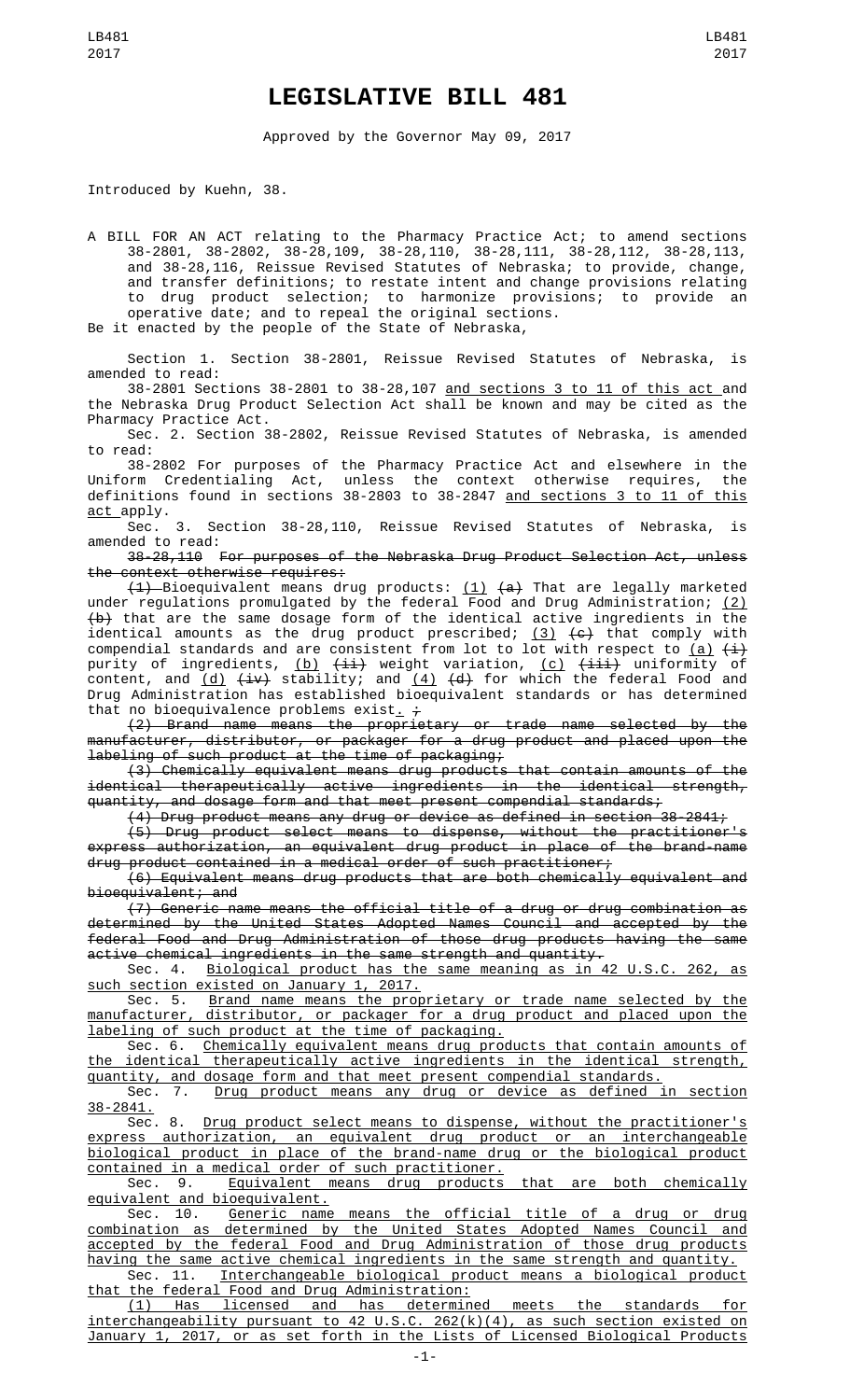with Reference Product Exclusivity and Biosimilarity or Interchangeability Evaluations published by the federal Food and Drug Administration, as such publication existed on January 1, 2017; or

(2) Has determined is therapeutically equivalent as set forth in the Approved Drug Products with Therapeutic Equivalence Evaluations of the federal Food and Drug Administration, as such publication existed on January 1, 2017.

Sec. 12. Section 38-28,109, Reissue Revised Statutes of Nebraska, amended to read:

38-28,109 The purposes of the Nebraska Drug Product Selection Act are to<br>de for the drug product selection of equivalent drug products or. provide for the drug product selection of equivalent drug products interchangeable biological products and to promote the greatest possible use of

such products.<br>Sec. 13. Section 38-28,111, Reissue Revised Statutes of Nebraska, is amended to read:

38-28,111 (1) A pharmacist may drug product select except when:

(a) A practitioner designates that drug product selection is not permitted by specifying in the written, oral, or electronic prescription that there shall be no drug product selection. For written or electronic prescriptions, the practitioner shall specify "no drug product selection", "dispense as written", "brand medically necessary", or "no generic substitution" or the notation "N.D.P.S.", "D.A.W.", or "B.M.N." or words or notations of similar import to indicate that drug product selection is not permitted. The pharmacist shall note "N.D.P.S.", "D.A.W.", "B.M.N.", "no drug product selection", "dispense as written", "brand medically necessary", "no generic substitution", or words or notations of similar import on the prescription to indicate that drug product selection is not permitted if such is communicated orally by the prescribing practitioner; or

(b) A patient or designated representative or caregiver of such patient instructs otherwise.

(2) A pharmacist shall not drug product select <del>a drug product</del> unless:

(a) The drug product, if it is in solid dosage form, has been marked with an identification code or monogram directly on the dosage unit;

(b) The drug product has been labeled with an expiration date;

(c) The manufacturer, distributor, or packager of the drug product provides reasonable services, as determined by the board, to accept the return of drug products that have reached their expiration date; and

(d) The manufacturer, distributor, or packager maintains procedures for the recall of unsafe or defective drug products.

(3) If a pharmacist receives a prescription for a biological product and chooses to dispense an interchangeable biological product for the prescribed product, the pharmacist must advise the patient or the patient's caregiver that drug product selection has occurred.

(4) Within three business days after the dispensing of a biological product, the dispensing pharmacist or the pharmacist's designee shall make an entry of the specific product provided to the patient, including the name of the product and the manufacturer. The communication shall be conveyed by making an entry that is electronically accessible to the prescriber through an interoperable electronic medical records system, electronic prescribing technology, a pharmacy benefit management system, or a pharmacy record. Entry into an electronic records system described in this subsection is presumed to provide notice to the prescriber. Otherwise, the pharmacist shall communicate the biological product dispensed to the prescriber using facsimile, telephone, electronic transmission, or other prevailing means, except that communication shall not be required if (a) there is no interchangeable biological product approved by the federal Food and Drug Administration for the product prescribed or (b) a refill prescription is not changed from product dispensed on the prior f<u>illing.</u><br>Sec.

14. Section 38-28,112, Reissue Revised Statutes of Nebraska, is amended to read:

38-28,112 (1) Whenever a drug product has been prescribed with the notation that no drug product selection is permitted for a patient who has a contract whereunder he or she is reimbursed for the cost of health care, directly or indirectly, the party that has contracted to reimburse the patient, directly or indirectly, shall make reimbursements on the basis of the price of the brand-name drug product and not on the basis of the equivalent drug product <u>or interchangeable biological product</u>, unless the contract specifically requires generic reimbursement under the Code of Federal Regulations.

(2) A prescription drug or device when dispensed shall bear upon the label the name of the drug or device in the container unless the practitioner writes do not label or words of similar import in the prescription or so designates orally.

(3) Nothing in this section shall (a) require a pharmacy to charge less than its established minimum price for the filling of any prescription or (b) prohibit any hospital from developing, using, and enforcing a formulary.

Sec. 15. Section 38-28,113, Reissue Revised Statutes of Nebraska, is amended to read:

38-28,113 (1) <u>Drug</u> <del>The drug</del> product selection <del>of any drug product</del> by a pharmacist pursuant to the Nebraska Drug Product Selection Act shall not constitute the practice of medicine.

(2) Drug product selection <del>of drug products</del> by a pharmacist pursuant to the act or any rules and regulations adopted and promulgated under the act shall not constitute evidence of negligence if the drug product selection was made within the reasonable and prudent practice of pharmacy.